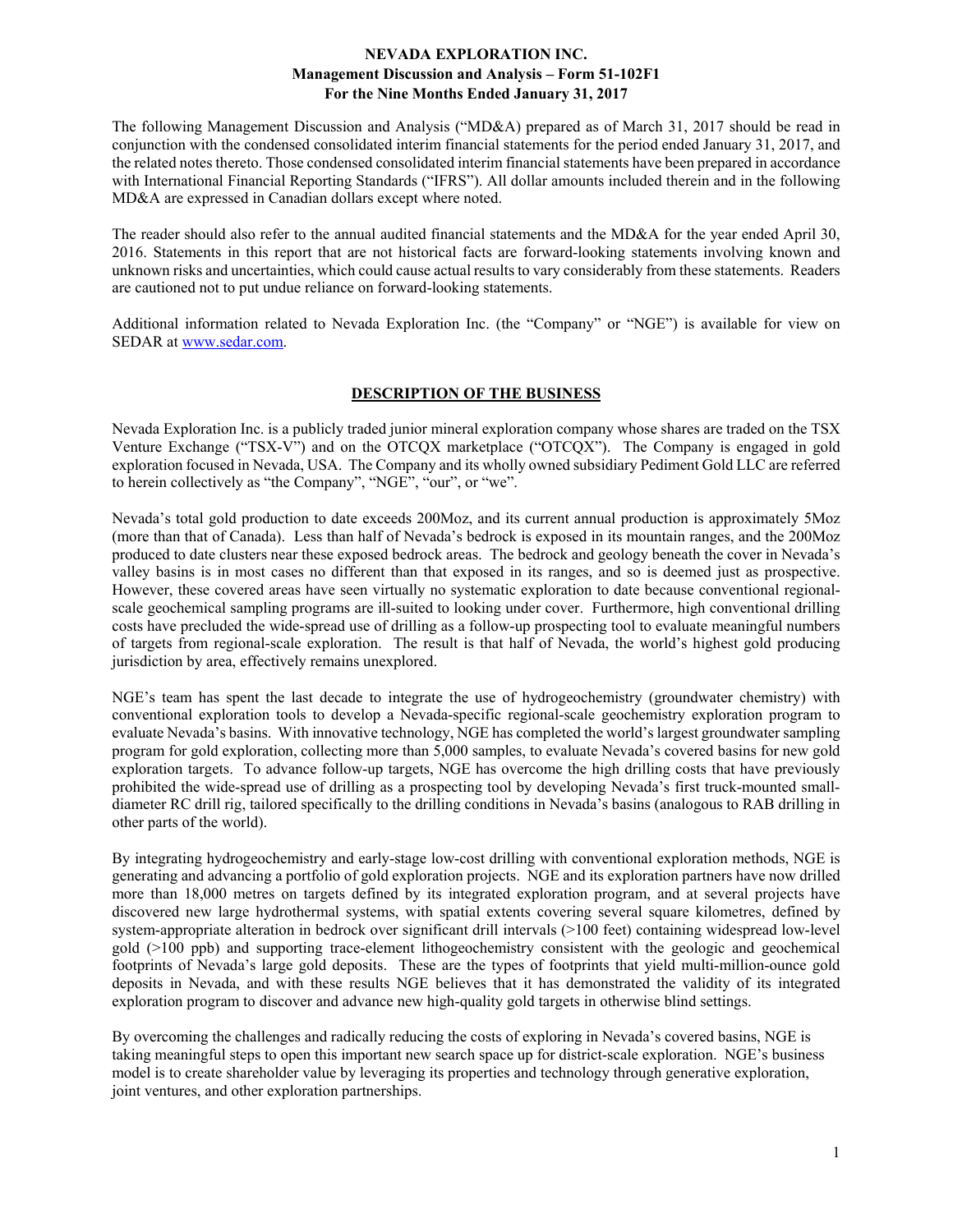#### **SIGNIFICANT EVENTS SINCE LAST ANNUAL REPORT**

On May 2, 2016 and June 6, 2016, the Company announced that it had staked additional claims at the Company's Kelly Creek Project, based on an updated geologic model for the Project. With the addition of these new claims, NGE now controls more than 38.22 km<sup>2</sup> within the Kelly Creek Basin.

On July 12, 2016, the Company announced that it had closed a private placement financing, issuing 5,000,000 Units at a price of \$0.35 per Unit, for total proceeds of \$1,750,000. Each Unit consisted of one common share and one half of one non-transferable common share purchase warrant entitling the holder to purchase one common share at an exercise price of \$0.60 for a period of eighteen months. In connection with the private placement, the Company paid \$38,366 as share issuance costs and issued 147,600 finder's units on the same terms as the units described above.

The Company issued 6,132,000 common shares as a result of warrants exercised for gross proceeds of \$614,000.

On August 10, 2016, the Company announced that it had closed a private placement financing, issuing 2,000,000 Units at a price of \$0.3525 per Unit, for total proceeds of \$705,000. Each Unit consisted of one common share and one half of one transferable common share purchase warrant entitling the holder to purchase one common share at an exercise price of \$0.60 for a period of eighteen months.

On September 26, 2016, the Company announced that it had added 233 new claims covering 18.9 km<sup>2</sup> at its Grass Valley Project in north-central Nevada, more than doubling the size of the Project to 34.4 km<sup>2</sup>.

On October 31, 2016, the Company announced that it had completed the commissioning of its Scorpion Drill Rig, a truck-mounted, small-diameter reverse-circulation drilling rig designed to provide low-cost, early-stage drilling.

On February 6, 2016, the Company announced that it had received assay results for the first eleven drill holes of its current drilling program at its Kelly Creek Project using its newly-commissioned Scorpion Drill Rig, which included elevated gold of up to 0.15g/t coincident with elevated gold in groundwater along the bedrock contact of up to 890ppt.

## **MINERAL PROPERTIES**

As of April 3, 2017, NGE directly holds 875 unpatented mining claims and other mineral interests in the following properties through its wholly owned US subsidiary Pediment Gold LLC:

| Project            | <b>NGE Claims</b> |              | OTHER*       | <b>Total</b> |
|--------------------|-------------------|--------------|--------------|--------------|
|                    | <b>Claims</b>     | Area $(km2)$ | Area $(km2)$ | Area $(km2)$ |
| Grass Valley       | 425               | 34.4         | -            | 34.4         |
| South Grass Valley | 264               | 22.1         | -            | 22.1         |
| Kelly Creek        | 180               | 21.6         | 30.6         | 52.4         |
| Awakening          | 6                 | 0.5          |              | 0.5          |
| <b>TOTAL</b>       | 875               | 78.6         | 30.6         | 109.2        |

\*Leased private lands and interest in claims on BLM land held by third parties.

#### *Grass Valley*

The Grass Valley Project is located 90 km southwest of Carlin in Lander County, Nevada, at the northwestern end of Grass Valley, a 924 km<sup>2</sup> valley basin that continues south from the world class mineralization at Barrick Gold Corp.'s Cortez mine, one of the world's largest and lowest cost gold mines. The Company has a 100% interest in 425 claims  $(34.4 \text{ km}^2)$  at Grass Valley.

Since 2011, NGE has used its integrated exploration program to explore for new gold exploration targets in Grass Valley, in the north-central part of Nevada famous for Carlin-Type Gold Deposits ("CTGDs"), and has identified a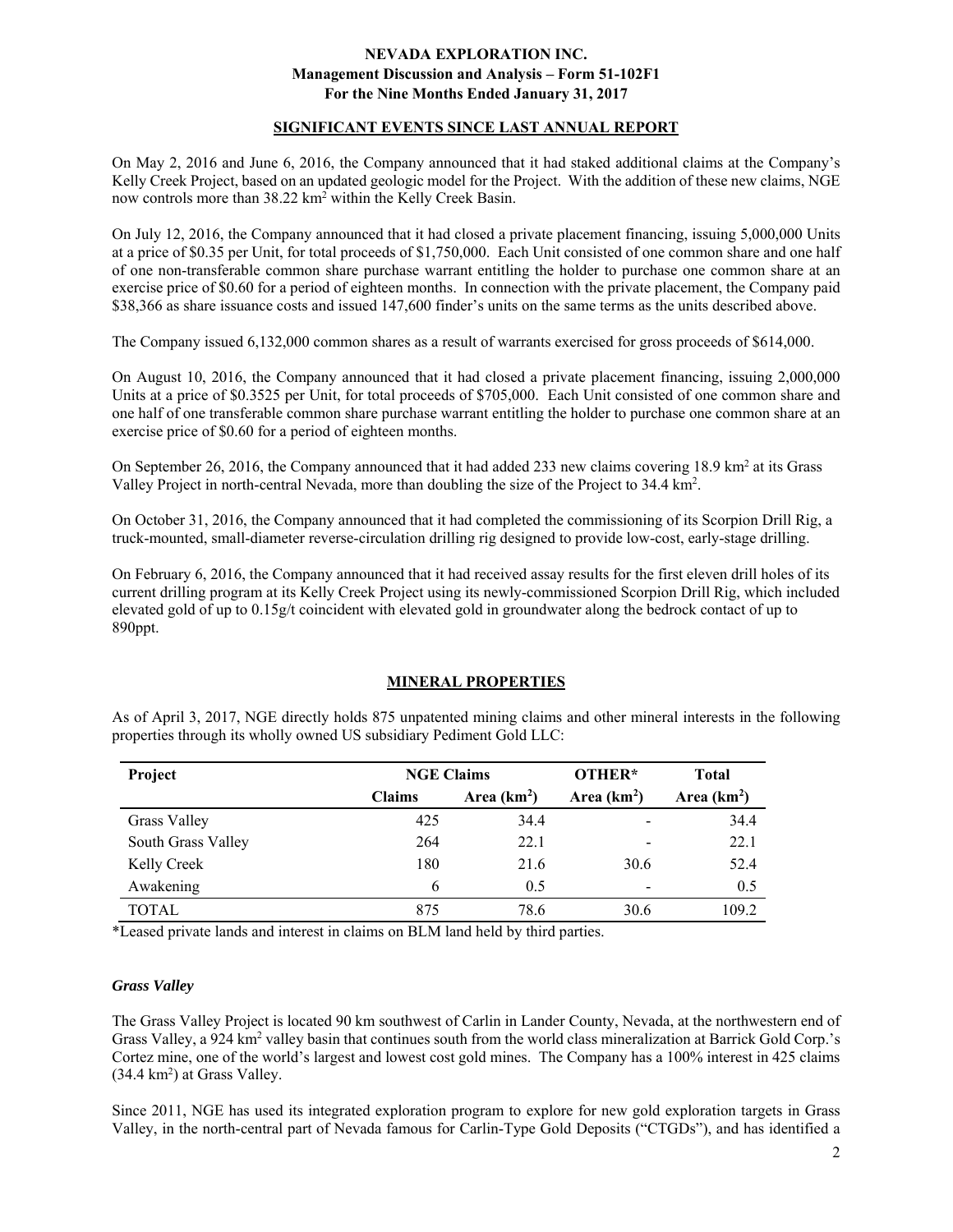14.5 km by 2.4 km target defined by elevated concentrations of gold and gold-related trace element geochemistry in groundwater.

In addition to completing a detailed hydrogeochemistry program, NGE and a former partner's work to date at the Grass Valley Project has included: vegetation and soil geochemistry (including soil gas mercury); the acquisition and reprocessing of two historic seismic geophysical lines; geologic mapping; a gravity geophysical survey; one stratigraphic orientation drill hole; and most recently, geochemical analysis of approximately 2,400 metres of drill cuttings obtained from seven historic (2005 to 2008) geothermal exploration drill holes.

Based on the work to date at the Project, the Company believes that it has confirmed the presence of a large, goldbearing hydrothermal system at the Grass Valley Project, consistent with the geologic setting of a CTGD. NGE's exploration team is continuing to update its geologic model with ongoing field mapping activities and 3D compilation and interpretation of the comprehensive exploration datasets. With this work, NGE believes it has established support that the complex structural controls associated with the Cortez mine to the north are also present along the western edge of Grass Valley, coincident with the elevated gold in groundwater. NGE expects that the next stage of work at the project to be a shallow drilling program using its Scorpion Drill Rig to further characterize the geochemistry of the groundwater, alluvium, and bedrock along these inferred structural controls.

## **South Grass Valley**

The South Grass Valley Project is located in Lander County, north-central Nevada, approximately 50 kilometres south southwest of Barrick Gold Corp.'s Cortez Pipeline property. The Company has a 100% interest in 264 claims (22.1 km<sup>2</sup>) at South Grass Valley.

The South Grass Valley Project is situated along the Eureka - Battle Mountain Gold Trend, within the specific region of north-central Nevada known for CTGDs defined to the West by the western extent of reactive lower plate carbonate host rocks and to the east by the eastern limit of unreactive upper plate cap rocks. Within this region, major gold mineralization is associated with areas where rising gold-bearing hydrothermal fluids ponded beneath unreactive upper plate cap rocks to react with the favourable lower plate carbonate host rocks below.

These favourable lower plate host rocks have been identified in the mountains surrounding south Grass Valley, and since 1975 at least five major and 13 smaller groups actively explored the area. Despite considerable expenditures by these groups, NGE is not aware of any significant gold values being identified in the exposed bedrock in the mountains surrounding the Project, and as a result, these groups had little justification to undertake the considerable expense and risk required to support sustained efforts to follow the favourable lower plate host rocks beneath the basin cover in the Valley.

Using its industry-leading hydrogeochemistry exploration technology, from 2012 to 2013 the Company collected groundwater samples across South Grass Valley, and delineated a target measuring approximately 11 km by 1.6 km defined by elevated concentrations of gold and CTGD trace element geochemistry. This was a very important step for the Project, because whereas many other groups have recognized the potential to discover new gold deposits in the favourable lower plate carbonate host rocks within South Grass Valley, for the first time, by using hydrogeochemistry, NGE has positively delineated a discrete target within the Valley defined by elevated concentrations of gold and supporting geochemistry characteristic of CTGDs.

During July, 2016, NGE's technical team completed a range-front geologic mapping and sampling program at South Grass Valley, the results of which have successfully confirmed the presence of hydrothermally altered and geochemically anomalous CTGD lower plate host rock in a small outcrop of exposed bedrock located within the Project, known as Goodwin Butte. Further interpretation of the air magnetic and gravity geophysics data projects this favourable lower plate host rock at Goodwin Butte beneath the target area defined by the elevated gold and supporting trace elements hydrogeochemistry.

With strong support for favourable lower plate carbonate host rocks coincident with elevated gold and supporting CTGD trace element geochemistry in the groundwater, NGE believes that the South Grass Valley Project presents one of the most exciting new gold exploration projects in Nevada. NGE expects that the next stage of work at the project to be a shallow drilling program using its Scorpion Drill Rig to further characterize the geochemistry of the groundwater, alluvium, and bedrock at the Project.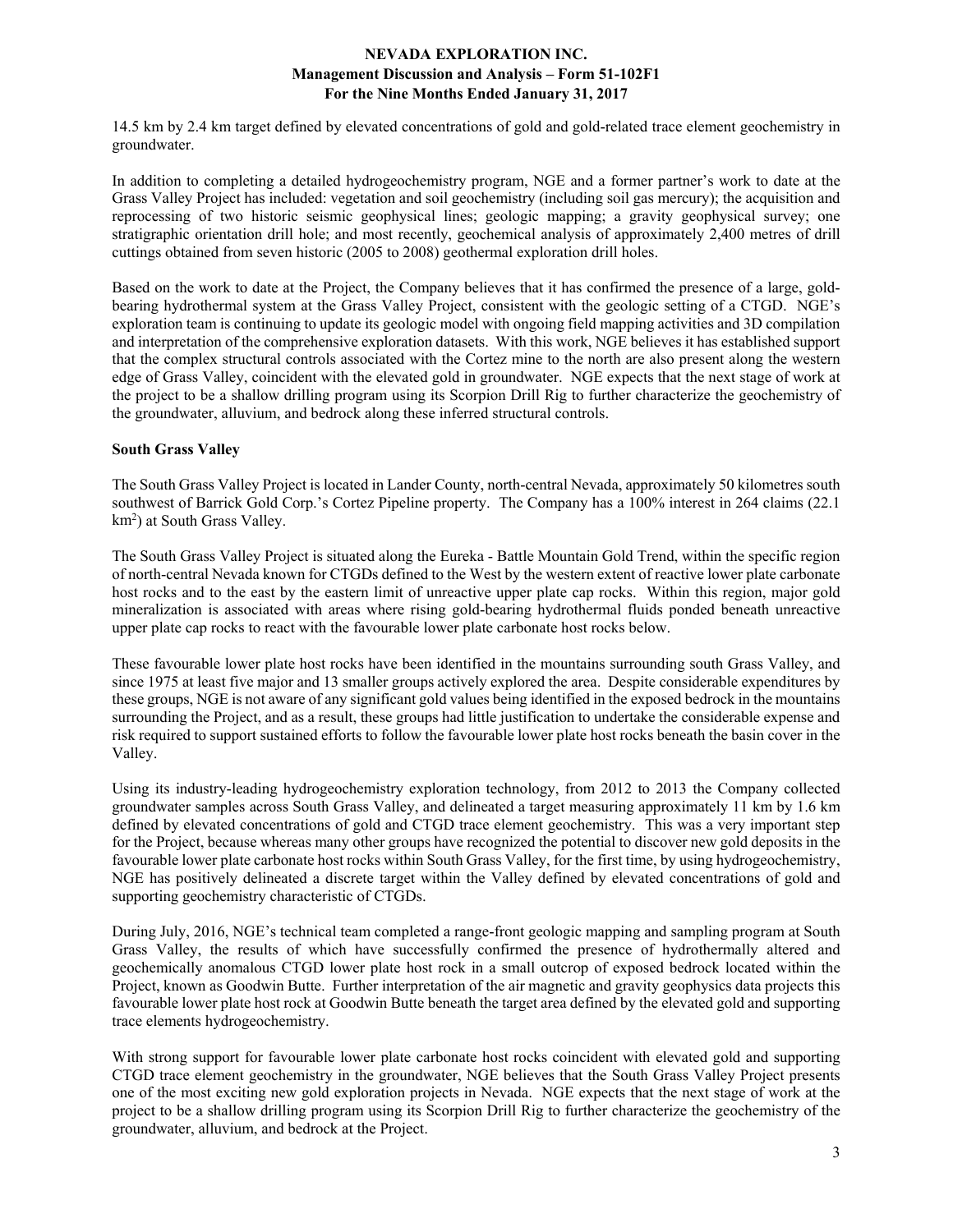## *Kelly Creek*

The Kelly Creek Project is located in Humboldt County, Nevada. The Company's has combined its former Hot Pot Project into its Kelly Creek Project, the combination of which is now together referred to as the Kelly Creek Project, which includes: 180 unpatented mining claims held directly by the company, covering approximately  $21.6 \text{ km}^2$ ;  $209$ unpatented mining claims leased by the Company from Genesis Gold Corporation through a Mining Lease and Option to Purchase Agreement (the "Genesis Agreement"), covering approximately 16.6 km<sup>2</sup>; and approximately 14.2 km<sup>2</sup> of private land leased by the Company under a Mining Lease Agreement (the "Hot Pot Lease").

The Kelly Creek Basin is situated along the Battle Mountain – Eureka Gold Trend, and is bounded by multi-millionounce gold deposits to the north (Twin Creeks, Getchell, Turquoise Ridge, and Pinson) and south (Lone Tree, Marigold, Trenton Canyon, Converse, Buffalo Valley, Copper Basin, and Phoenix) - together representing more than 70Moz of gold along the periphery of the Basin. Despite its proximity to world-class mineralization, the interior of the Kelly Creek Basin has seen limited systematic exploration activity to date because its bedrock is largely covered by syn- to post-mineral volcanic units and post-mineral alluvium.

Recognizing the potential to find significant gold mineralization within the Kelly Creek Basin, dozens of major and junior explorers have spent tens of millions of dollars to follow the prospective geology seen in and proximal to the exposed bedrock in the surrounding mountain ranges beneath the sands and gravels covering the Basin. Within the areas controlled by NGE, this activity has included: Santa Fe Pacific completing wide-spaced bedrock mapping drilling in the 1990s; BHP completing an extensive soil auger geochemistry program through the late 1990s; and Placer Dome completing a reconnaissance-scale reverse circulation program in the early 2000s. Other companies that either now hold or have held claims in the immediate area include Newmont, Barrick, AngloGold, Hemlo, Homestake, and Kennecott. The efforts of each company have added valuable information about the geology of the Basin; however, without a cost-effective tool to conduct basin-scale exploration beneath the valley cover, the exploration programs to date in the Kelly Creek Basin have predominantly consisted of unsystematic and uncoordinated efforts focused on relatively small areas.

NGE developed its hydrogeochemistry exploration technology specifically to complete regional-scale exploration for gold in Nevada`s covered basins, and NGE has used this technology to map elevated concentrations of gold in groundwater along the major structural corridor beneath the Kelly Creek Basin that connects the multi-million-ounce gold deposits to the north and to the south.

Since establishing its initial holdings in the Kelly Creek Basin, NGE and its exploration partners have completed major work programs, building a comprehensive exploration dataset to understand the geology beneath the Basin. This exploration dataset now includes:

- 1,000 km<sup>2</sup> of regional magnetic geophysical data;
- 670 km<sup>2</sup> of detailed air magnetic geophysical data;
- $\bullet$  1,000 km<sup>2</sup> of regional gravity geophysical data;
- 100 km<sup>2</sup> of detailed gravity geophysical data;
- 33 line-km of CSAMT geophysical data;
- 49 line-km of 3D reflection seismic data; and
- A drilling database containing 31 drill holes, plus 114 historic drill holes, representing more than 29,000 metres of drilling, including assay results for more than 5,000 drill intervals representing more than 10,000 metres of drill assay data.

With this unparalleled exploration dataset for the Kelly Creek Basin, NGE is has built a comprehensive geologic model focused on the central portion of the Basin where NGE has demonstrated the presence of high levels of gold in the groundwater associated with the structural trend connecting the major gold mineralization to the north and south.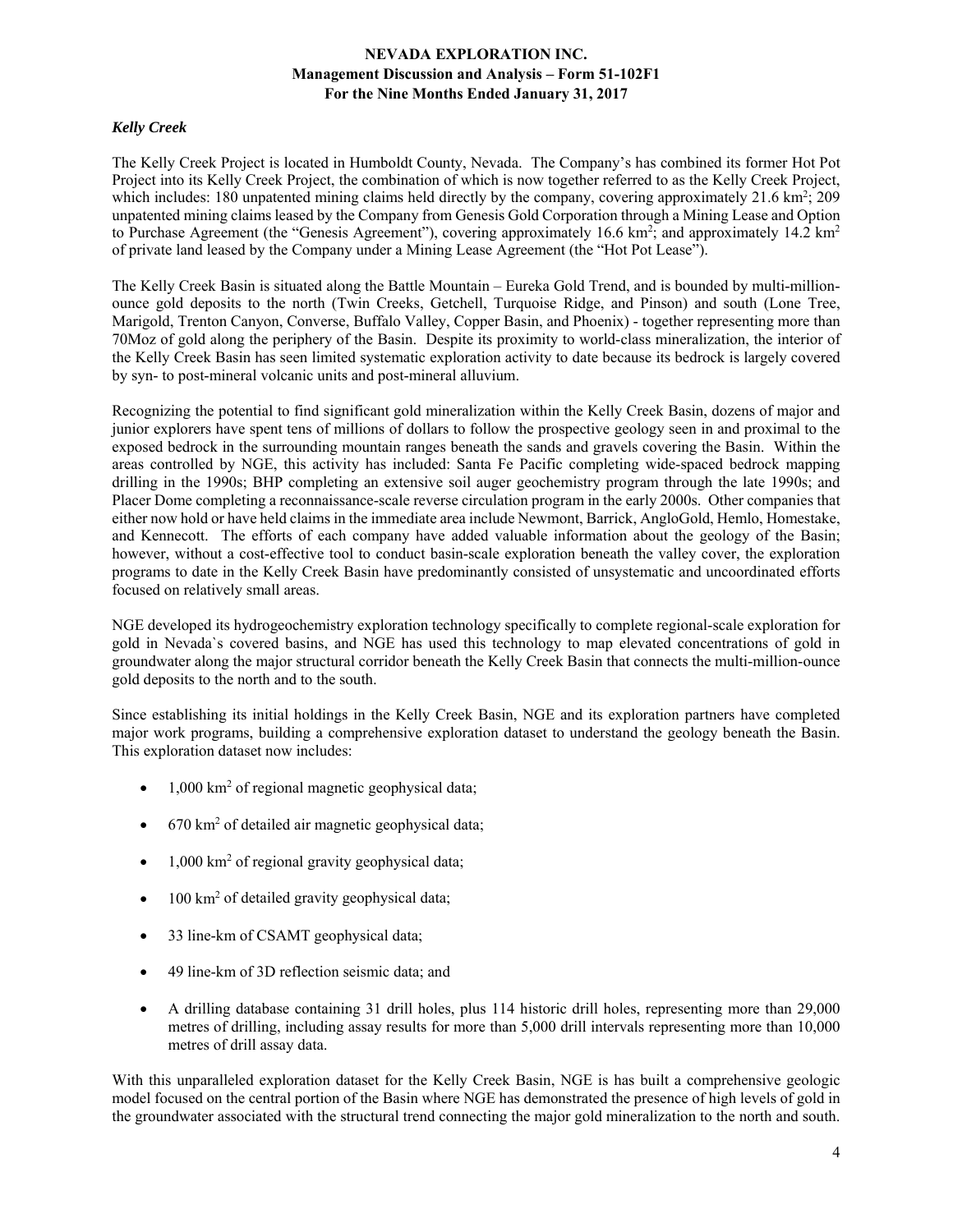NGE is currently completing a shallow drill program using its Scorpion Drill Rig to further characterize the geochemistry of the groundwater, alluvium, and bedrock at the Project.

#### *Awakening*

The Awakening Project is located in Humboldt County, Nevada, approximately 50km north-northwest of Winnemucca, Nevada, and directly north of the Sleeper Gold Mine. The Company has a 100% interest in 6 claims  $(0.5 \text{ km}^2)$  at Awakening.

The Awakening Project is largely covered by syn- to post-mineral volcanic units and post-mineral alluvium and as a result, has seen little historic exploration activity. Projections of favourable lithology, structure, and alteration at regional, district, and property scales suggest that potentially important gold-silver mineralization may be located within economic depths beneath the cover at Awakening.

Work to date on the Project by NGE and a former exploration partner includes:

- 85km<sup>2</sup> of high quality gravity geophysics data;
- $\bullet$  173 km<sup>2</sup> of air magnetic data; and
- Approximately 3,000 metres of core and RC drilling.

NGE's management believes that the results of NGE's integrated exploration program at Awakening have delineated a focused pediment target along a structural zone extending north from Paramount Gold & Silver Corp.'s Sleeper Gold Project.

#### **Summary of expenditures by property:**

Resource properties expenditures for the nine-month period ended January 31,

|                           | 2017          |   | 2016          |
|---------------------------|---------------|---|---------------|
| <b>Grass Valley</b>       | 178,609       |   | 59,323        |
| <b>South Grass Valley</b> | 205,373       |   | 6,972         |
| <b>Kelly Creek</b>        | 266,048       |   | 133,314       |
| Awakening                 | 9,518         |   | <u>52,545</u> |
|                           | \$<br>659,548 | S | 252,154       |

## **RESULTS OF OPERATIONS**

#### *During the three-month period ended January 31, 2017:*

The Company's net loss during the three-month period ended January 31, 2017 (the "Current Quarter") was \$709,930 compared to \$498,859 for the three-month period ended January 31, 2016 (the "Previous Quarter"). The increase in net losses was primarily due to share-based payments, exploration and evaluation expenditures, and salaries.

Share-based payments during the Current Quarter was \$294,780 compared to \$21,103 during the Previous Quarter. This is the result of a higher black-scholes valuation on options granted and vested during the Current Quarter as compared to the Previous Quarter.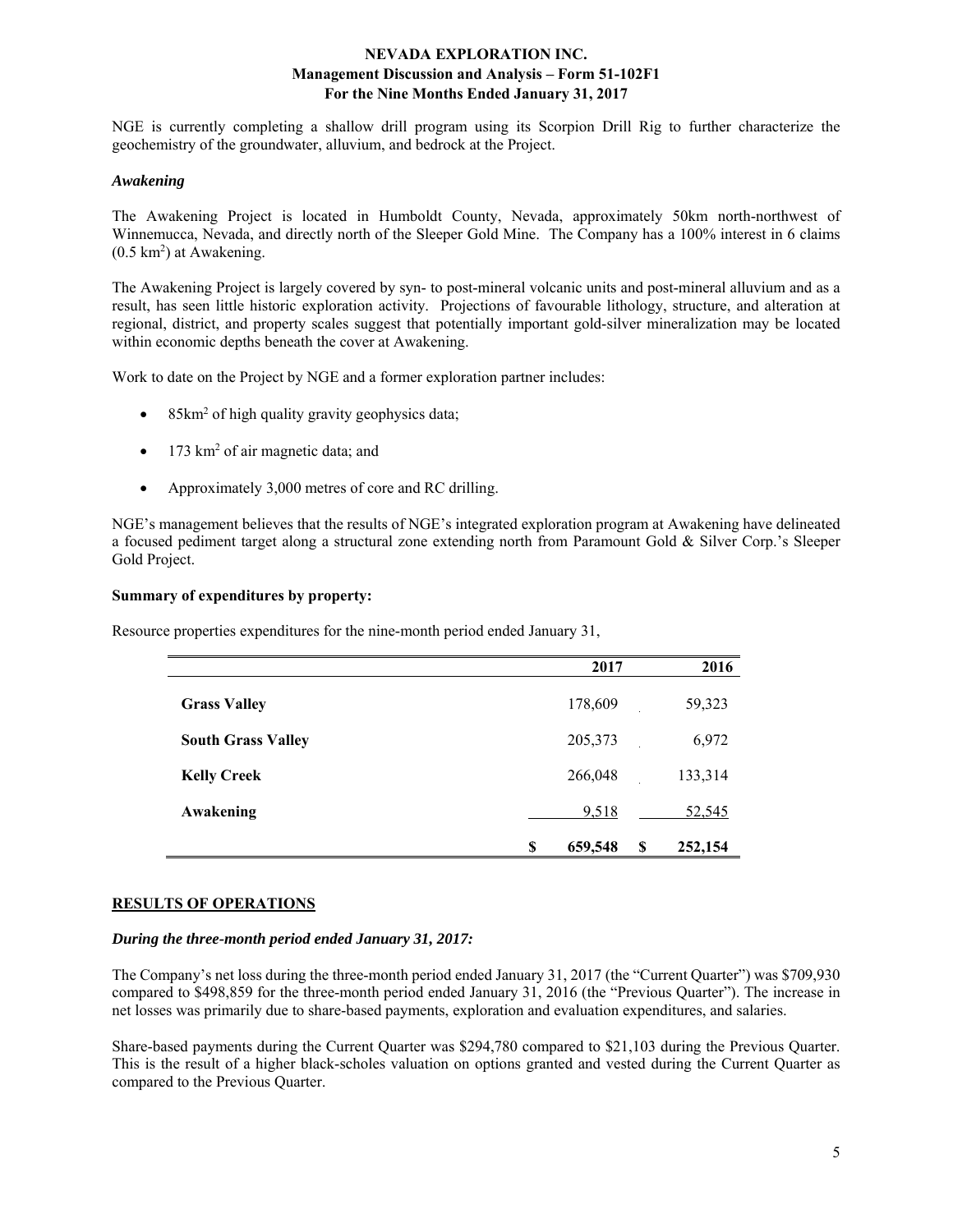Exploration and evaluation expenditures expense during the Current Quarter was \$140,064, compared to \$51,034 during the Previous Quarter. This is due to increased drilling and assaying activities on the properties.

Salaries during the Current Quarter was \$96,167 compared to \$26,325 during the Previous Quarter. This is due to increased management wages during the Current Quarter.

Investor relations expense during the Current Quarter was \$32,344 compared to \$183,654 during the Previous Quarter. The Company engaged an investor relations firm to perform significant work in the Previous Quarter but did not do so in the Current Quarter.

### *During the nine-month period ended January 31, 2017:*

The Company's net loss during the nine-month period ended January 31, 2017 (the "Current Period") was \$2,182,379 compared to \$898,970 for the nine-month period ended January 31, 2016 (the "Previous Period"). The increase in net losses was primarily due to share-based payments, exploration and evaluation expenditures, and salaries.

Share-based payments during the Current Period was \$611,121 compared to \$129,073 during the Previous Period. This is the result of a higher black-scholes valuation on options granted and vested during the Current Period as compared to the Previous Period.

Exploration and evaluation expenditures expense during the Current Period was \$659,548, compared to \$252,154 during the Previous Period. This is due to increased drilling, assaying and maintenance activities on the properties.

Salaries during the Current Period was \$220,465 compared to \$63,872 during the Previous Period. This is due to increased management wages during the Current Period.

Investor relation expenses during the Current Period was \$355,068 compared to \$225,430 during the Previous Period. This is due to the engagement of investor relation firms during the entire duration of the Current Period as opposed to only a partial duration of the Previous Period.

## *Selected Annual Information*

The following table provides a brief summary of the Company's financial operations. For more detailed information, refer to the financial statements.

|                                                  | Year Ended<br>April 30,<br>2016 |   | Year Ended<br>April 30,<br>2015 | Year Ended<br>April 30,<br>2014 |
|--------------------------------------------------|---------------------------------|---|---------------------------------|---------------------------------|
| Net loss                                         | \$<br>(1,200,812)               | S | (419, 859)                      | (1,085,978)                     |
| Basic and diluted loss per share<br>Total assets | (0.05)<br>202,897               |   | (0.03)<br>214,910               | (0.08)<br>278,051               |
| Total long-term liabilities                      | 18,631                          |   | 28,855                          | 35,870                          |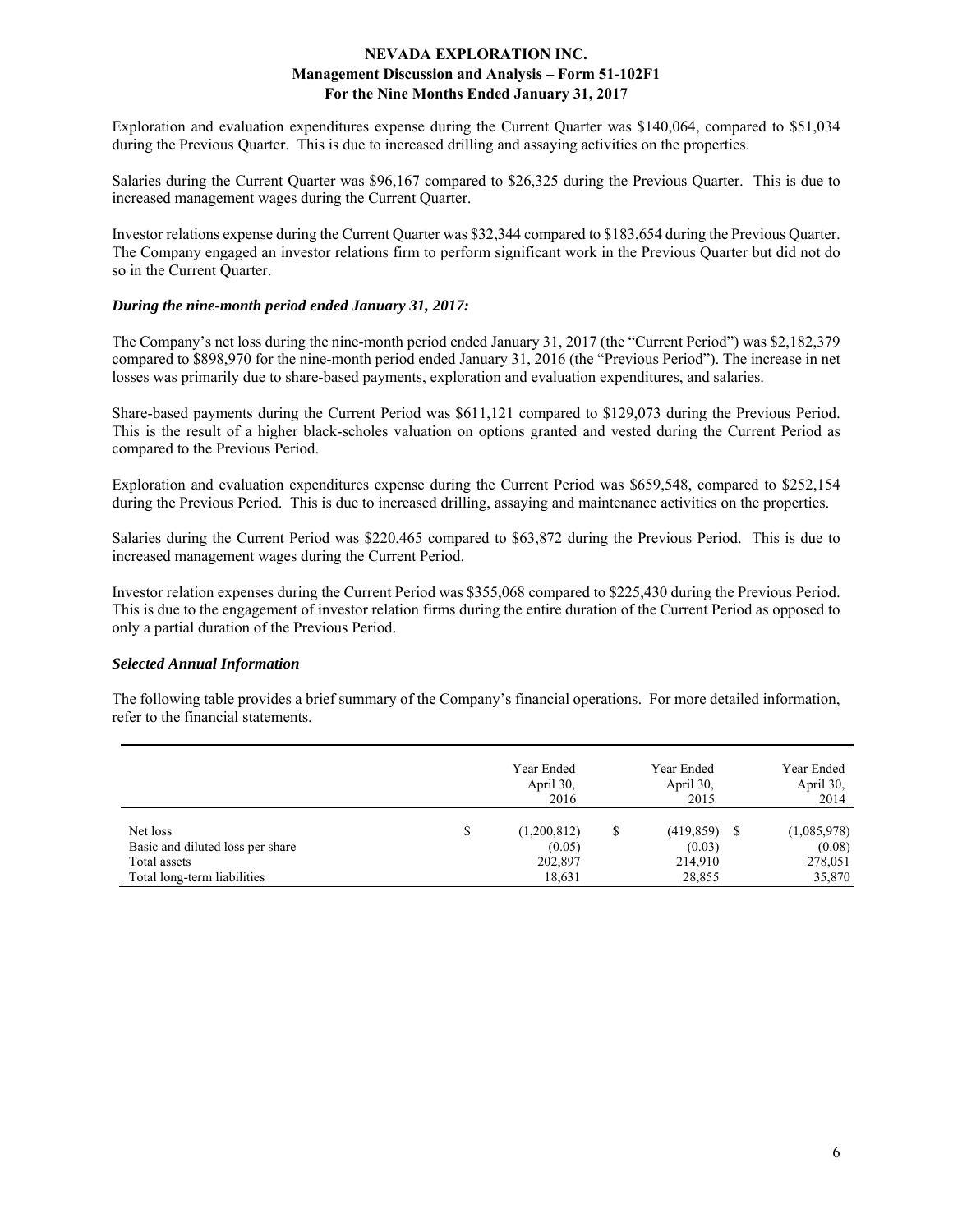*Summary of Quarterly Results* 

|                                                                                                        |   | Three Month<br>Period Ended<br>January 31,<br>2017          |          | Three Month<br>Period Ended<br>October 31,<br>2016           |   | Three Month<br>Period Ended<br>July $31$ ,<br>2016          |   | Three Month<br>Period Ended<br>April 30,<br>2016       |
|--------------------------------------------------------------------------------------------------------|---|-------------------------------------------------------------|----------|--------------------------------------------------------------|---|-------------------------------------------------------------|---|--------------------------------------------------------|
| Total assets<br>Working capital (deficiency)<br>Equity<br>Net income (loss)<br>Income (loss) per share | S | 1,560,304<br>1,030,767<br>1,478,341<br>(709, 930)<br>(0.01) | <b>S</b> | 2,078,220<br>1,433,932<br>1,906,217<br>(1,161,593)<br>(0.03) | S | 2,167,689<br>1,677,698<br>1,972,889<br>(310, 856)<br>(0.01) | S | 202,897<br>(32, 400)<br>40,442<br>(301, 842)<br>(0.01) |

|                                              | Three Month<br>Period Ended<br>January 31, |   | Three Month<br>Period Ended<br>October 31, | Three Month<br>Period Ended<br>July 31, | Three Month<br>Period Ended<br>April 30, |
|----------------------------------------------|--------------------------------------------|---|--------------------------------------------|-----------------------------------------|------------------------------------------|
|                                              | 2016                                       |   | 2015                                       | 2015                                    | 2015                                     |
| Total assets<br>Working capital (deficiency) | \$<br>244,055<br>37,566                    | S | 349,601<br>41,476                          | \$<br>213,467<br>(537, 389)             | 214,910<br>(32, 400)                     |
| Equity                                       | 96,678                                     |   | 187,174                                    | (398, 903)                              | (303, 153)                               |
| Net income (loss)                            | (498, 859)                                 |   | (312,769)                                  | (87, 342)                               | (83,048)                                 |
| Loss per share                               | (0.02)                                     |   | (0.01)                                     | (0.01)                                  | (0.00)                                   |

## **ASSETS & LIABILITIES**

Deposits for land reclamation also add to the Company's asset base. Those deposits as at January 31, 2017 are \$33,416 (April 30, 2016 - \$45,281). These deposits (bonds) are required by the U.S Bureau of Land Management (BLM) and US Forest Service (USFS) to ensure that reclamation and clean-up work on the Company's properties will be completed to the satisfaction of the BLM and the USFS.

# **LIQUIDITY AND CAPITAL RESOURCES**

## *Liquidity*

The Company has financed its operations primarily through the issuance of common shares. The Company continues to seek capital through various means including the issuance of equity and/or debt.

Net cash used in operating activities for the Current Period was \$1,725,015 compared to cash used of \$839,495 during the Previous Period and consists primarily of the operating loss, prepayments for investor relation services, payment of payables and increased exploration and evaluation expenses.

Net cash used by investing activities for the Current Period was \$424,115 compared to \$5,891 used during the Previous Period and consists of the completion of a drilling rig, air compressor and software database.

Net cash provided by financing activities for the Current Period was \$3,000,316 compared to \$1,012,685 provided during the Previous Period. The difference is primarily attributable to proceeds from two private placements received of \$2,455,000 and \$614,000 of warrants exercised during the Current Period.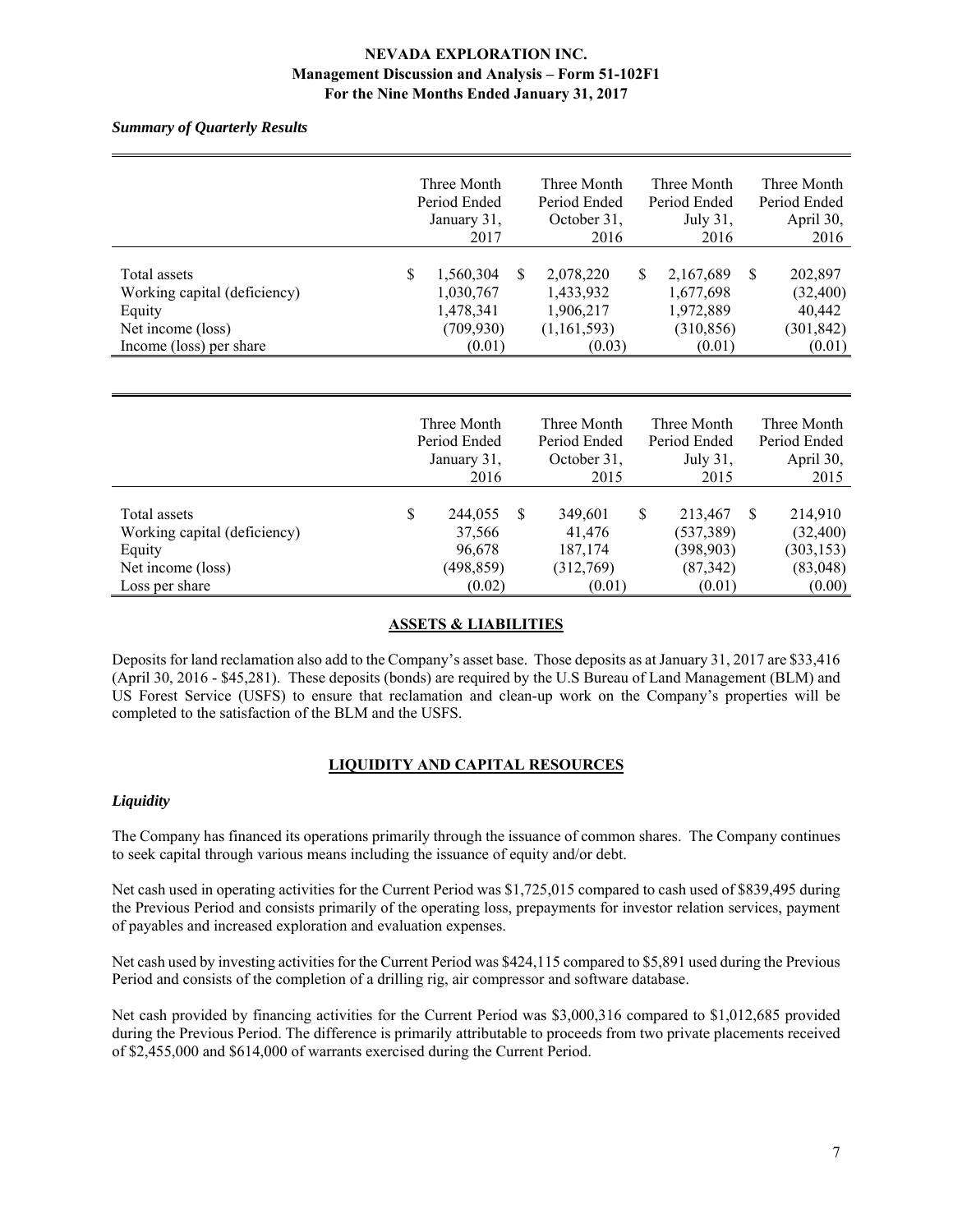#### *Capital Resources*

As of January 31, 2017, the Company has a finance lease obligation for a leased vehicle of \$23,113 (US - \$17,617), with blended monthly payments of principal and interest, bearing interest at a rate of 2.90% per annum. The total of principal repayments of the finance lease obligations that are due within the next one year is \$12,150, and the remaining portion for \$10,332 is due between fiscal year 2018 to 2019.

#### *Commitment*

The Company has the following commitments:

- a) Total office lease payments of \$37,515 ending December 31, 2017.
- b) Various commitments relating to its resource properties

#### *Off Balance Sheet Arrangements*

As at October 31, 2016, NGE had no off balance sheet arrangements such as guaranteed contracts, contingent interests in assets transferred to an entity, derivative instrument obligations or any instruments that could trigger financing, market or credit risk to NGE.

## **RELATED PARTY TRANSACTIONS**

During the period ended January 31, 2017, the Company:

- i) paid or accrued \$43,300 in professional fees to a firm in which the Chief Financial Officer of the Company is a partner.
- ii) granted 1,020,000 stock options to directors and officers of the Company, resulting in share-based payment expense of \$263,248.

During the period ended January 31, 2016, the Company:

- i) paid or accrued \$34,920 in professional fees to a firm in which the Chief Financial Officer of the Company is a partner.
- ii) granted 1,625,000 stock options to directors and officers of the Company, resulting in share-based payment expense of \$120,263.
- iii) issued 2,500,000 common shares at a market price of \$0.05 and paid \$49,976 in cash to settle a total of \$246,339 in accrued salaries with Company management resulting in a gain of \$71,363.
- iv) recognized a gain of \$16,460 resulting from an equipment transfer with a net book value of \$nil to a director of the Company as settlement of \$16,460 of accrued salaries.

The amounts included in accounts payable and accrued liabilities which are due to related parties are as follows:

|                                                                                                     | January 31,<br>2017 | April 30,<br>2016 |
|-----------------------------------------------------------------------------------------------------|---------------------|-------------------|
| Due to a firm of which the Chief Financial Officer is a partner<br>Due to management of the Company | 11,000              | 26,225<br>2,000   |
|                                                                                                     | 11.000              | 28,225            |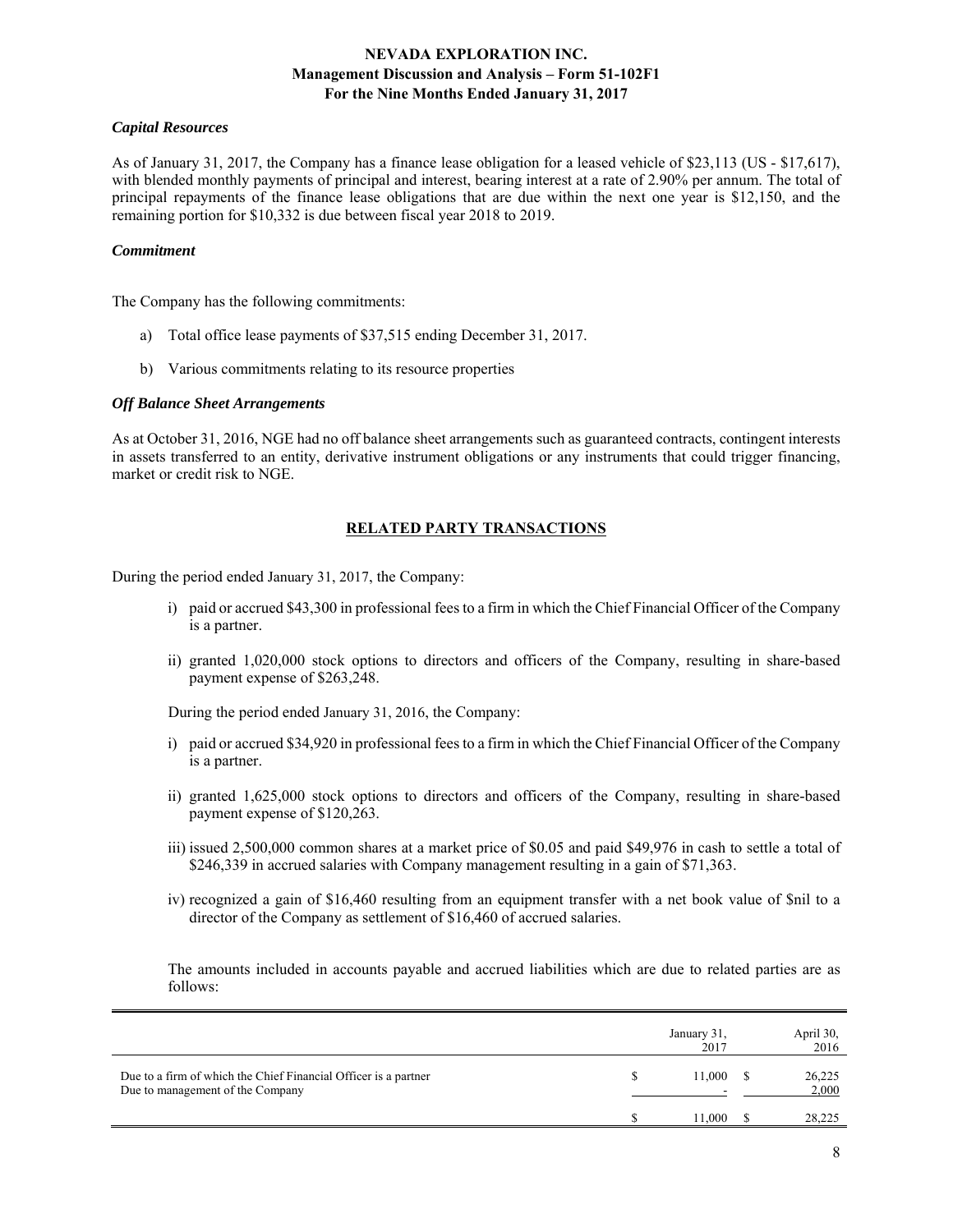## **KEY MANAGEMENT COMPENSATION**

Remuneration of key management of the Company is as follows:

|                                             | Nine months<br>Ended<br>January 31,<br>2017 | Nine months<br>Ended<br>January 31,<br>2016 |                   |  |
|---------------------------------------------|---------------------------------------------|---------------------------------------------|-------------------|--|
| <b>Salaries</b><br>Share-based compensation | \$<br>193,820<br>263,248                    | -S                                          | 63,872<br>120,263 |  |
|                                             | \$<br>457,068                               |                                             | 184,135           |  |

The amount included in accounts payable and accrued liabilities which is due to key management personnel is as follows:

|                                 | January 31,<br>2017 |   | April 30,<br>2016 |       |
|---------------------------------|---------------------|---|-------------------|-------|
| Due to key management personnel |                     | ۰ |                   | 2,000 |

## **DISCLOSURE OF OUTSTANDING SHARE DATA**

As at March 31, 2017, the Company has 47,366,350 common shares issued and outstanding and has the following stock options and warrants outstanding:

|                      | Number<br>of Options | Exercise<br>Price | <b>Expiry Date</b> |  |
|----------------------|----------------------|-------------------|--------------------|--|
|                      |                      |                   |                    |  |
| <b>Stock options</b> |                      |                   |                    |  |
|                      | 10,000               | 1.10              | September 25, 2017 |  |
|                      | 50,000               | 1.20              | December 4, 2017   |  |
|                      | 280,000              | 1.00              | March 2, 2019      |  |
|                      | 1,625,000            | 0.19              | October 19, 2020   |  |
|                      | 125,000              | 0.32              | December 31, 2020  |  |
|                      | 100,000              | 0.37              | April 20, 2021     |  |
|                      | 2,220,000            | 0.47              | August 2, 2026     |  |
|                      | 4,410,000            |                   |                    |  |
| Warrants             |                      |                   |                    |  |
|                      | 285,010              | 0.50              | August 19, 2017    |  |
|                      | 5,420,000            | 0.10              | August 28, 2018    |  |
|                      | 939,150              | 0.10              | August 28, 2018    |  |
|                      | 700,000              | 0.10              | September 23, 2018 |  |
|                      | 661,500              | 0.50              | December 29, 2017  |  |
|                      | 2,573,799            | 0.60              | January 12, 2018   |  |
|                      | 1,000,000            | 0.60              | February 10, 2018  |  |
|                      | 11,579,459           |                   |                    |  |
|                      |                      |                   |                    |  |

**Fully diluted:** 63,355,809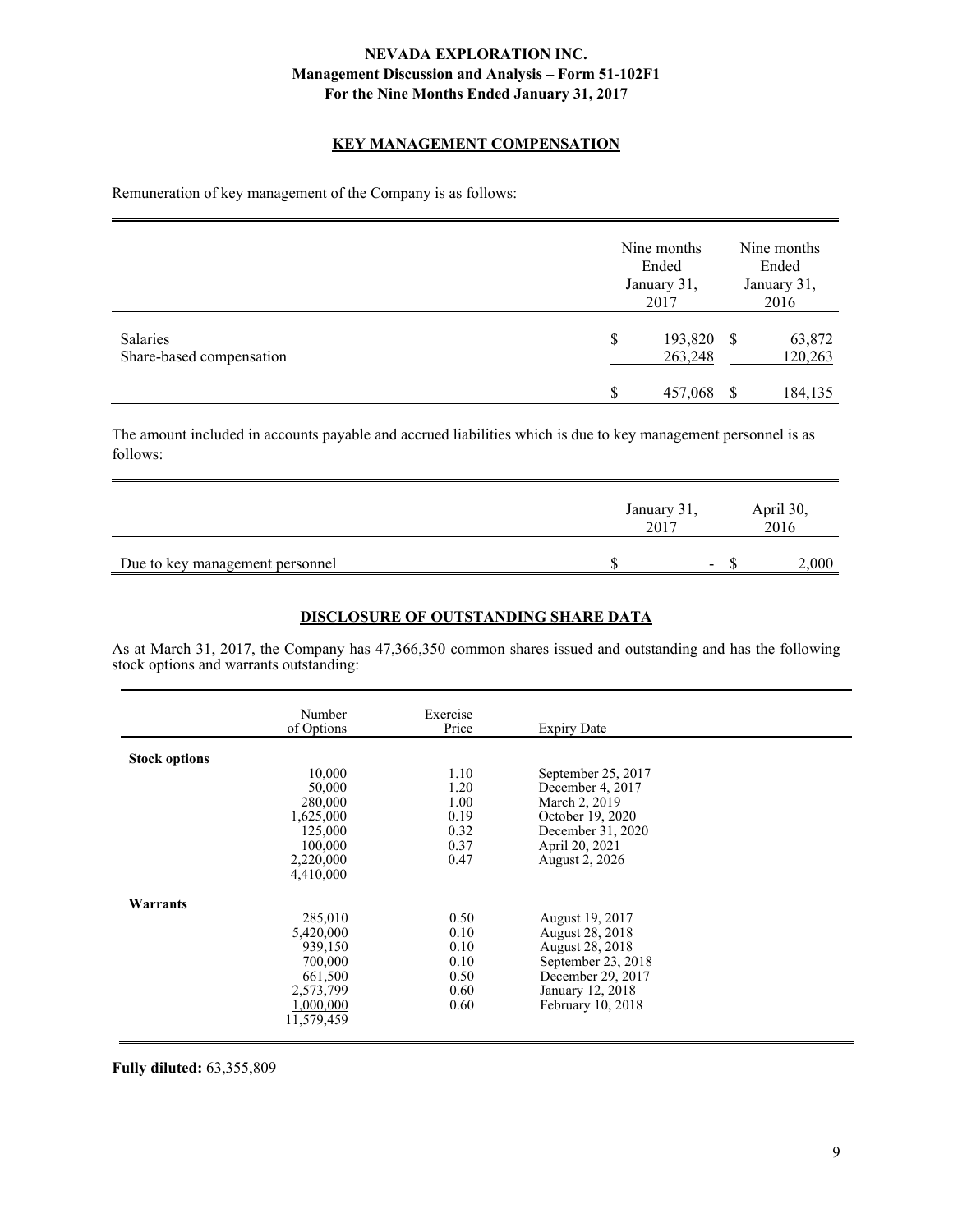## **FINANCIAL INSTRUMENTS AND FINANCIAL RISK FACTORS**

#### *Risk Management Policies*

The Company is exposed to risk due to the nature of its financial instruments. Risk management is the responsibility of management and the Company did not use derivative instruments.

#### **Fair value**

Financial instruments measured at fair value are classified into one of three levels in the fair value hierarchy according to the relative reliability of the inputs used to estimate the fair values. The three levels of the fair value hierarchy are:

Level 1 – Unadjusted quoted prices in active markets for identical assets or liabilities;

Level 2 – Inputs other than quoted prices that are observable for the asset or liability either directly or indirectly; and Level 3 – Inputs that are not based on observable market data.

Short term investments are measured at level 1 of the fair value hierarchy. The fair value of short term investments is measured at the market price of the common shares held at the measurement date. The carrying value of cash, deposits and bonds, finance lease obligations, accounts payable and accrued liabilities and approximated their fair value because of the short-term nature of these instruments.

#### **Financial risk factors**

The Company's risk exposures and the impact on the Company's financial instruments are summarized below:

#### *Credit risk*

Credit risk is the risk of loss associated with a counterparty's inability to fulfill its payment obligations. The Company's credit risk is primarily attributable to cash and deposits and bonds. Management believes that the credit risk concentration with respect to cash, deposits and bonds and short-term investments is remote as it maintains accounts with highly-rated financial institutions.

## *Liquidity risk*

Liquidity risk is the risk that the Company will not be able to meet its financial obligations as they fall due. The Company manages liquidity risk through the management of its capital structure and financial leverage. It also manages liquidity risk by continuously monitoring actual and projected cash flows. The Board of Directors reviews and approves the Company's operating and capital budgets, as well as any material transactions out of the normal course of business.

As at January 31, 2017, the Company had a cash balance of \$934,485 (April 30, 2016 - \$74,820) to settle current liabilities of \$71,631 (April 30, 2016 - \$143,824). The Company believes that there is no liquidity risk as at January 31, 2017.

## *Market risk*

Market risk is the risk of loss that may arise from changes in market factors such as interest rates, foreign exchange rates and equity prices.

(a) Interest rate risk

 The Company is exposed to interest rate risk to the extent that the cash maintained at the financial institutions is subject to floating rate of interest. The interest rate risks on cash, deposits and bonds and on the Company's finance lease obligations are not considered significant.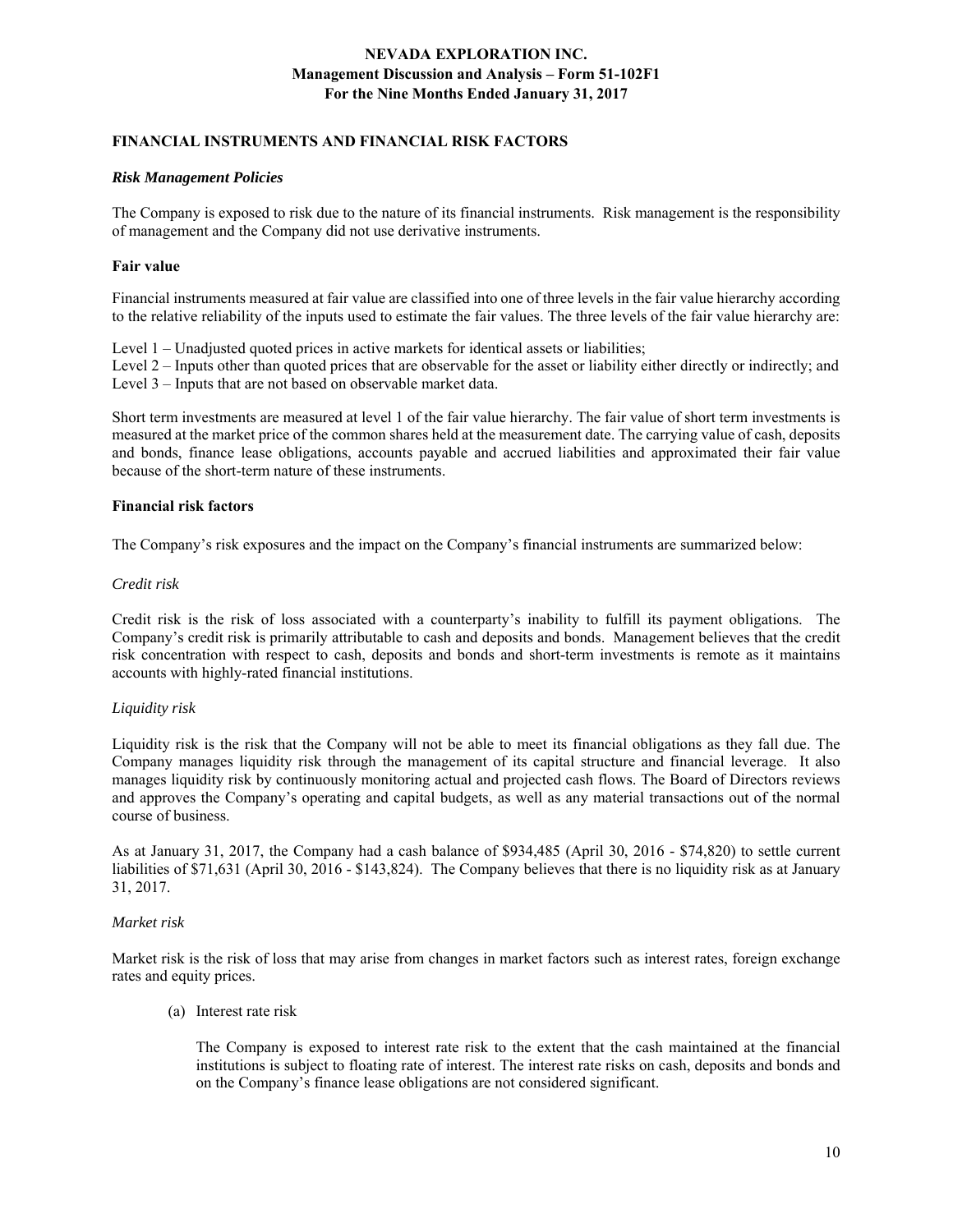#### (b) Foreign currency risk

The Company is exposed to financial risk arising from fluctuations in foreign exchange rates and the degree of volatility of these rates. A significant portion of the Company's expenses is denominated in US dollars. Consequently, certain assets, liabilities and operating expenses are exposed to currency fluctuations. The Company does not use derivative instruments to reduce its exposure to foreign currency risk. Net assets denominated in foreign currency and the Canadian dollar equivalents as at January 31, 2017 are as follows:

|                         | USD             | CDN       |
|-------------------------|-----------------|-----------|
|                         |                 |           |
| Current assets          | \$<br>92,386 \$ | 121,307   |
| Non-current assets      | 339,979         | 446,406   |
| Current liabilities     | (17, 777)       | (23, 342) |
| Non-current liabilities | (7,869)         | (10, 332) |
|                         | \$<br>406,719   | 534,039   |

Based on the above net exposures as at January 31, 2017, and assuming all other variables remain constant, a 1% change in the value of the US dollar against the Canadian dollar would result in an increase/decrease of \$5,340 in comprehensive loss.

## **CAPITAL MANAGEMENT**

In order to maintain its capital structure, the Company, is dependent on equity funding and when necessary, raises capital through the issuance of equity instruments, primarily comprised of common shares and incentive stock options. In the management of capital, the Company includes the components of equity as well as cash.

The Company prepares annual estimates of exploration expenditures and monitors actual expenditures compared to the estimates to ensure that there is sufficient capital on hand to meet ongoing obligations. The Company's investment policy is to invest any excess cash in highly liquid short-term deposits with terms of one year or less and which can be liquidated after thirty days without interest penalty. The Company currently has insufficient capital to fund its exploration programs and is reliant on completing equity financings to fund further exploration. The Company is not subject to any externally imposed capital requirements.

There were no changes in the Company's approach to capital management during the period ended January 31, 2017.

## **RISKS AND UNCERTAINTIES**

In conducting its business of mineral exploration, NGE is subject to a wide variety of known and unknown risks, uncertainties and other factors which may affect the results, performance or achievement of the Company. Such risks and factors include, among others: risks related to the actual results of current and future exploration activities; future prices for gold, silver, and other commodities; environmental risks and hazards; the Company's lack of substantial revenue; the Company's ongoing need to raise money through equity financings; increases to operating, labour, and supply costs; and changes to government regulation, taxes, and fees. Although the Company attempts to identify and plan for these important factors that could affect results materially, the Company cautions the reader that the above list of risk factors is not exhaustive, and that there may be other factors that cause results to differ from anticipated, estimated, or intended results. Ultimately, there can be no guarantee that the Company will be successful in making an economic mineral discovery.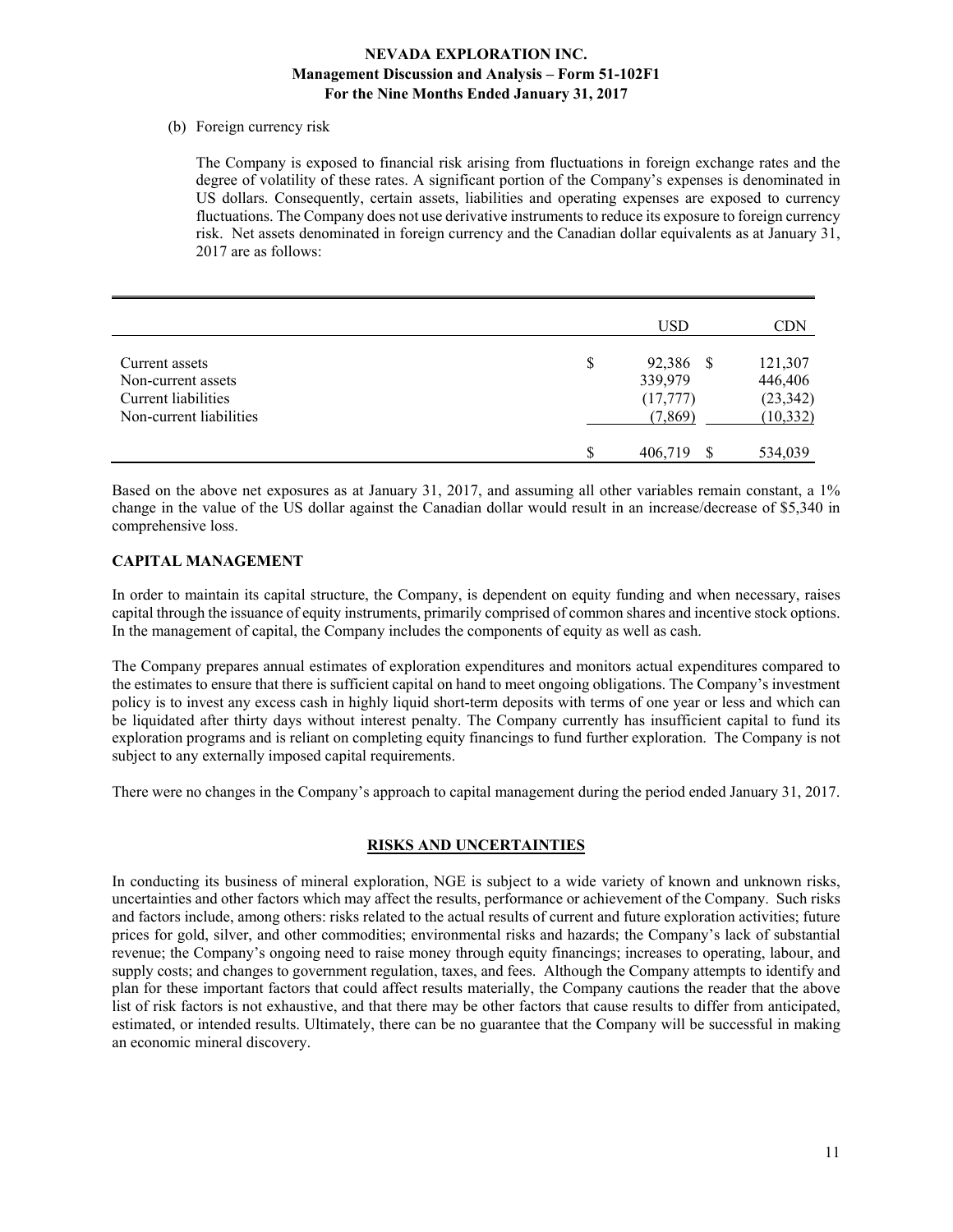## **LIST OF DIRECTORS AND OFFICERS**

Wade A. Hodges, CEO and Director Cyrus Driver, CFO Kenneth Tullar, COO James Buskard, President Dennis Higgs, Chairman and Director Dr John E. Larson, Director Benjamin Leboe, Director

#### **CONTINUANCE OF OPERATIONS**

The business of mining and exploring for minerals involves a high degree of risk and there can be no assurance that current exploration programs will result in profitable mining operations. The Company's continued existence is dependent upon the preservation of its interests in the underlying properties, the discovery of economically and recoverable reserves, the achievement of profitable operations, or the ability of the Company to raise additional financing, if necessary, or alternatively upon the Company's ability to dispose of its interests on an advantageous basis.

Although the Company has taken steps to verify title to the properties on which it is conducting exploration and in which it has an interest, in accordance with industry standards for the current stage of exploration of such properties, these procedures do not guarantee the Company's title. Property title may be subject to unregistered prior agreements, unregistered claims and noncompliance with regulatory and environmental requirements.

## **CHANGES IN ACCOUNTING POLICIES**

There were no new and amended standards that became effective for the Company's January 31, 2017 reporting period.

#### New or revised standards and amendments to existing standards not yet effective

The Company has not applied the following new or revised standards and amendments that have been issued but are not yet effective for the Company's January 31, 2017 reporting period:

- New standard IFRS 9, *Financial Instruments*, was issued in final form in July 2014 and will replace IAS 39, *Financial Instruments: Recognition and Measurement.* IFRS 9 introduces new requirements for classifying and measuring financial assets. This standard is effective for years beginning on or after January 1, 2018. The impact of this amendment is to be determined.
- New standard IFRS 16, *Leases*, specifies how an IFRS reporter will recognize, measure, present and disclose leases. The standard provides a single lessee accounting model, requiring lessees to recognize assets and liabilities for all leases unless the lease term is 12 months or less or the underlying asset has a low value. Lessors continue to classify leases as operating or finance, with IFRS 16's approach to lessor accounting substantially unchanged from its predecessor, IAS 17. This standard is effective for reporting periods beginning on or after January 1, 2019. The impact of this amendment is to be determined.
- New standard IFRS 15, *Revenue from contracts with customers*, provides guidance on how and when revenue from contracts with customers to be recognized, along with new disclosure requirements in order to provide financial statement users with more information and relevant information. This standard is effective for reporting periods on or after January 1, 2018. The impact of this standard is to be determined.

The Company plans to adopt these standards as soon as they become effective for the Company's reporting period.

During the year ended April 30, 2016, the Company retroactively changed its accounting policy for exploration and evaluation expenditures. Previously, the Company capitalized acquisition costs and deferred exploration and evaluation expenditures of mineral properties to the specific mineral properties, net of recoveries received.